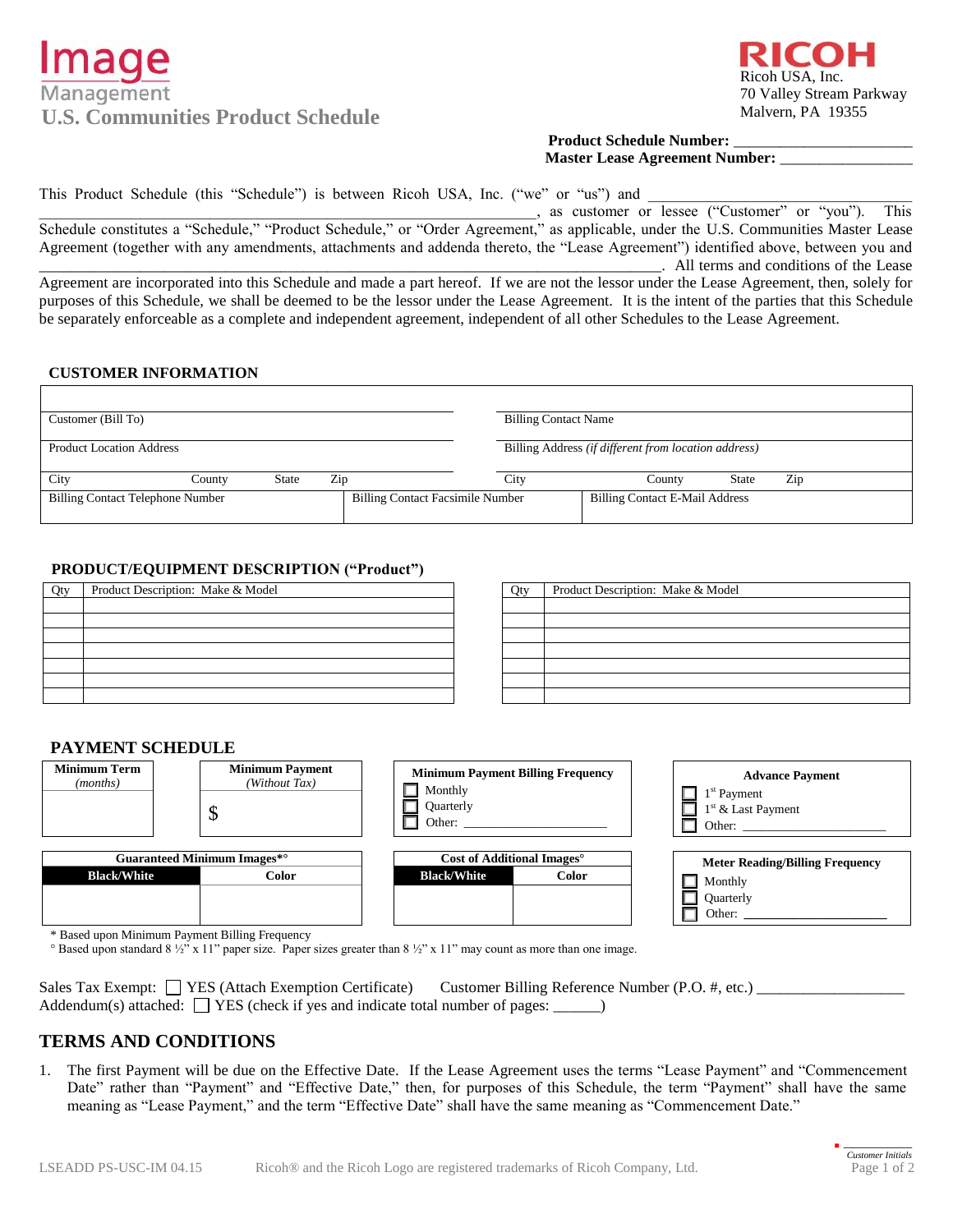- 2. You, the undersigned Customer, have applied to us to use the above-described Product for lawful commercial (non-consumer) purposes. **THIS IS AN UNCONDITIONAL, NON-CANCELABLE AGREEMENT FOR THE MINIMUM TERM INDICATED ABOVE**, except as otherwise provided in the Lease Agreement, if applicable. If we accept this Schedule, you agree to use the above Product on all the terms hereof, including the terms and conditions on the Lease Agreement. **THIS WILL ACKNOWLEDGE THAT YOU HAVE READ AND UNDERSTAND THIS SCHEDULE AND THE LEASE AGREEMENT AND HAVE RECEIVED A COPY OF THIS SCHEDULE AND THE LEASE AGREEMENT**. You acknowledge and agree that the Ricoh service commitments included on the "*Image Management Commitments*" page attached to this Schedule (collectively, the "Commitments") are separate and independent obligations of Ricoh USA, Inc. ("Ricoh") governed solely by the terms set forth on such page. If we assign this Schedule in accordance with the Lease Agreement, the Commitments do not represent obligations of any assignee and are not incorporated herein by reference. You agree that Ricoh alone is the party to provide all such services and is directly responsible to you for all of the Commitments. We are or, if we assign this Schedule in accordance with the Lease Agreement, our assignee will be, the party responsible for financing and billing this Schedule, including, but not limited to, the portion of your payments under this Schedule that reflects consideration owing to Ricoh in respect of its performance of the Commitments. Accordingly, you expressly agree that Ricoh is an intended party beneficiary of your payment obligations hereunder, even if this Schedule is assigned by us in accordance with the Lease Agreement.
- 3. Image Charges/Meters: In return for the Minimum Payment, you are entitled to use the number of Guaranteed Minimum Images as specified in the Payment Schedule of this Schedule. The Meter Reading/Billing Frequency is the period of time (monthly, quarterly, etc.) for which the number of images used will be reconciled. If you use more than the Guaranteed Minimum Images during the selected Meter Reading/Billing Frequency period, you will pay additional charges at the applicable Cost of Additional Images as specified in the Payment Schedule of this Schedule for images, black and white and/or color, which exceed the Guaranteed Minimum Images ("Additional Images"). The charge for Additional Images is calculated by multiplying the number of Additional Images by the applicable Cost of Additional Images. The Meter Reading/Billing Frequency may be different than the Minimum Payment Billing Frequency as specified in the Payment Schedule of this Schedule. You will provide us or our designee with the actual meter reading(s) by submitting meter reads electronically via an automated meter read program, or in any other reasonable manner requested by us or our designee from time to time. If such meter reading is not received within seven (7) days of either the end of the Meter Reading/Billing Frequency period or at our request, we may estimate the number of images used. Adjustments for estimated charges for Additional Images will be made upon receipt of actual meter reading(s). Notwithstanding any adjustment, you will never pay less than the Minimum Payment.
- 4. Additional Provisions (if any) are: \_\_\_\_\_\_\_\_\_\_\_\_\_\_\_\_\_\_\_\_\_\_\_\_\_\_\_\_\_\_\_\_\_\_\_\_\_\_\_\_\_\_\_\_\_\_\_\_\_\_\_\_\_\_\_\_\_\_\_\_\_\_\_\_\_\_\_\_\_\_\_\_\_\_\_\_\_\_\_

## **THE PERSON SIGNING THIS SCHEDULE ON BEHALF OF THE CUSTOMER REPRESENTS THAT HE/SHE HAS THE AUTHORITY TO DO SO.**

\_\_\_\_\_\_\_\_\_\_\_\_\_\_\_\_\_\_\_\_\_\_\_\_\_\_\_\_\_\_\_\_\_\_\_\_\_\_\_\_\_\_\_\_\_\_\_\_\_\_\_\_\_\_\_\_\_\_\_\_\_\_\_\_\_\_\_\_\_\_\_\_\_\_\_\_\_\_\_\_\_\_\_\_\_\_\_\_\_\_\_\_\_\_\_\_\_\_\_\_\_\_\_\_\_\_\_

| <b>CUSTOMER</b>                    | Accepted by: RICOH USA, INC.                                                                                          |
|------------------------------------|-----------------------------------------------------------------------------------------------------------------------|
| By: $\lambda$                      | By:                                                                                                                   |
|                                    | <u> 1989 - Johann Stoff, deutscher Stoff, der Stoff, der Stoff, der Stoff, der Stoff, der Stoff, der Stoff, der S</u> |
| <b>Authorized Signer Signature</b> | <b>Authorized Signer Signature</b>                                                                                    |
| Printed Name:                      | Printed Name:                                                                                                         |
| Title:                             | Title:                                                                                                                |
| Date:                              | Date:                                                                                                                 |
|                                    |                                                                                                                       |